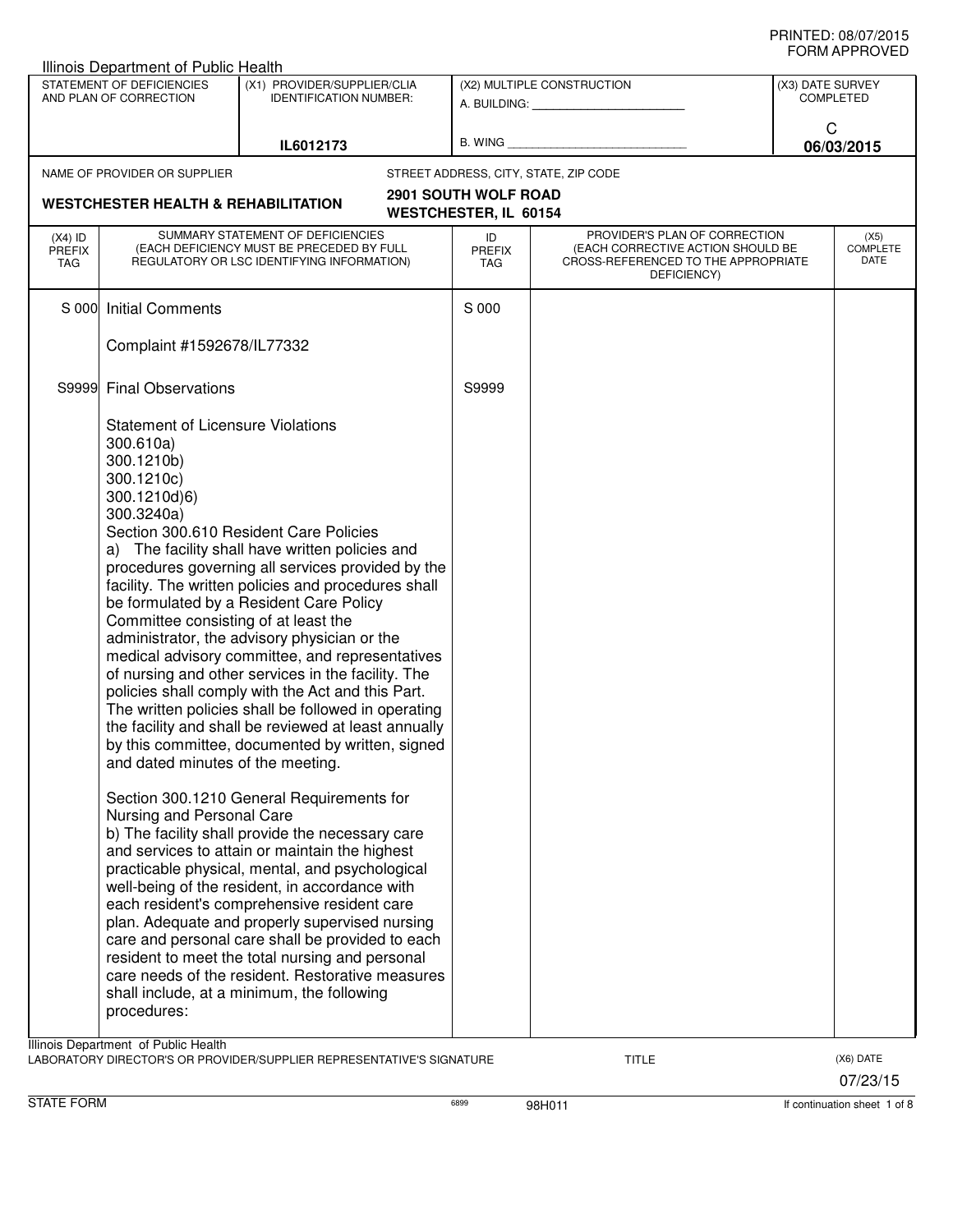| Illinois Department of Public Health           |                                                                            |                                                                                                                                                                                                                                                           |                                   |                                                                                                                          |                  |                                 |
|------------------------------------------------|----------------------------------------------------------------------------|-----------------------------------------------------------------------------------------------------------------------------------------------------------------------------------------------------------------------------------------------------------|-----------------------------------|--------------------------------------------------------------------------------------------------------------------------|------------------|---------------------------------|
|                                                | STATEMENT OF DEFICIENCIES<br>AND PLAN OF CORRECTION                        | (X1) PROVIDER/SUPPLIER/CLIA<br><b>IDENTIFICATION NUMBER:</b>                                                                                                                                                                                              |                                   | (X2) MULTIPLE CONSTRUCTION<br>A. BUILDING: A. BUILDING:                                                                  | (X3) DATE SURVEY | <b>COMPLETED</b>                |
|                                                |                                                                            | IL6012173                                                                                                                                                                                                                                                 | B. WING                           |                                                                                                                          | C                | 06/03/2015                      |
|                                                | NAME OF PROVIDER OR SUPPLIER                                               |                                                                                                                                                                                                                                                           |                                   | STREET ADDRESS, CITY, STATE, ZIP CODE                                                                                    |                  |                                 |
|                                                |                                                                            |                                                                                                                                                                                                                                                           | <b>2901 SOUTH WOLF ROAD</b>       |                                                                                                                          |                  |                                 |
| <b>WESTCHESTER HEALTH &amp; REHABILITATION</b> |                                                                            | <b>WESTCHESTER, IL 60154</b>                                                                                                                                                                                                                              |                                   |                                                                                                                          |                  |                                 |
| $(X4)$ ID<br><b>PREFIX</b><br>TAG              |                                                                            | SUMMARY STATEMENT OF DEFICIENCIES<br>(EACH DEFICIENCY MUST BE PRECEDED BY FULL<br>REGULATORY OR LSC IDENTIFYING INFORMATION)                                                                                                                              | ID<br><b>PREFIX</b><br><b>TAG</b> | PROVIDER'S PLAN OF CORRECTION<br>(EACH CORRECTIVE ACTION SHOULD BE<br>CROSS-REFERENCED TO THE APPROPRIATE<br>DEFICIENCY) |                  | (X5)<br><b>COMPLETE</b><br>DATE |
| S9999                                          | Continued From page 1                                                      |                                                                                                                                                                                                                                                           | S9999                             |                                                                                                                          |                  |                                 |
|                                                | respective resident care plan.                                             | c) Each direct care-giving staff shall review and<br>be knowledgeable about his or her residents'                                                                                                                                                         |                                   |                                                                                                                          |                  |                                 |
|                                                | and shall be practiced on a 24-hour,<br>seven-day-a-week basis:            | d) Pursuant to subsection (a), general nursing<br>care shall include, at a minimum, the following                                                                                                                                                         |                                   |                                                                                                                          |                  |                                 |
|                                                |                                                                            | 6) All necessary precautions shall be taken to<br>assure that the residents' environment remains<br>as free of accident hazards as possible. All<br>nursing personnel shall evaluate residents to see<br>that each resident receives adequate supervision |                                   |                                                                                                                          |                  |                                 |
|                                                | and assistance to prevent accidents.<br>Section 300.3240 Abuse and Neglect |                                                                                                                                                                                                                                                           |                                   |                                                                                                                          |                  |                                 |
|                                                | resident                                                                   | a) An owner, licensee, administrator, employee or<br>agent of a facility shall not abuse or neglect a                                                                                                                                                     |                                   |                                                                                                                          |                  |                                 |
|                                                | by:                                                                        | These requirements were not met as evidenced                                                                                                                                                                                                              |                                   |                                                                                                                          |                  |                                 |
|                                                |                                                                            | Based on observation, interview and record<br>review the facility failed to have an alarm or other<br>methods in place to alert staff when a dementia                                                                                                     |                                   |                                                                                                                          |                  |                                 |
|                                                |                                                                            | resident, high risk for falls, was attempting to<br>transfer self from a wheelchair and have two staff                                                                                                                                                    |                                   |                                                                                                                          |                  |                                 |
|                                                |                                                                            | members available for physical support during a<br>resident's shower and/or transfer to prevent a fall.                                                                                                                                                   |                                   |                                                                                                                          |                  |                                 |
|                                                | reviewed for falls in the sample of five.                                  | This applies to two of three residents (R1, R3)<br>As a result, R3 a dementia resident, had an                                                                                                                                                            |                                   |                                                                                                                          |                  |                                 |
|                                                |                                                                            | unwitnessed fall and fractured the right distal<br>femoral shaft (leg fracture). R1 slid from a chair in                                                                                                                                                  |                                   |                                                                                                                          |                  |                                 |
|                                                | laceration to the left forehead.                                           | the shower and obtain a head injury and a                                                                                                                                                                                                                 |                                   |                                                                                                                          |                  |                                 |
|                                                | Findings Include:                                                          | 1. May 26, 2015 at 1:05 pm, R1 was sitting in the<br>dining room in a chair with a soft helmet on head.                                                                                                                                                   |                                   |                                                                                                                          |                  |                                 |
|                                                | linois Department of Public Health                                         |                                                                                                                                                                                                                                                           |                                   |                                                                                                                          |                  |                                 |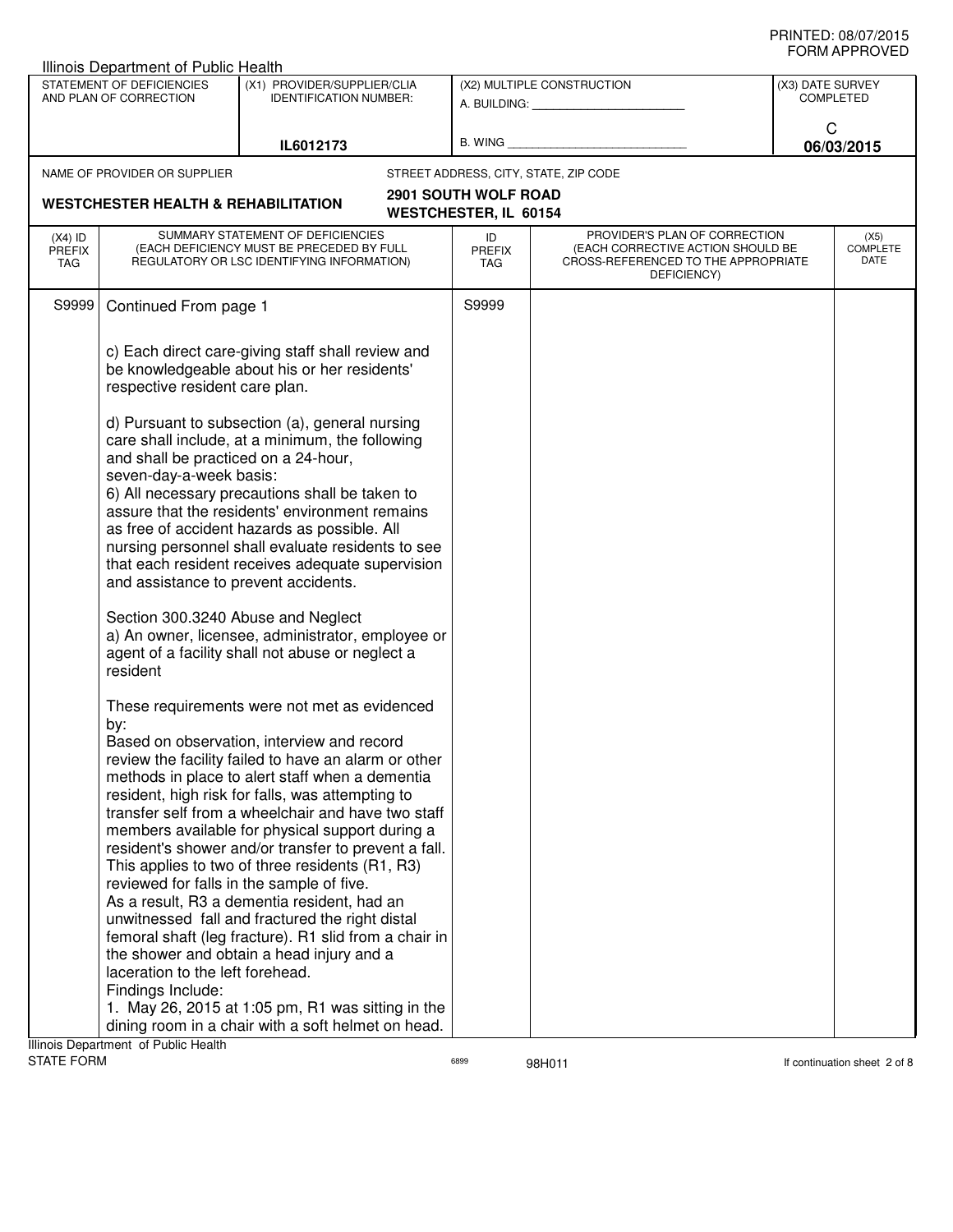| Illinois Department of Public Health           |                                                                                                                           |                                                                                                                                                                                                                                                                                                                                                                                                                                                                                                                                                                                                                                                                                                                                                                                                                                                                                                                                                                                                                                                                                                                                                                                                                                                                                                                                                                                                                                                                                                                                                                                                                                                                                                                                                                                                                                                    |                              |                                                                                                                          |                  | שם ערו וחשווט                   |
|------------------------------------------------|---------------------------------------------------------------------------------------------------------------------------|----------------------------------------------------------------------------------------------------------------------------------------------------------------------------------------------------------------------------------------------------------------------------------------------------------------------------------------------------------------------------------------------------------------------------------------------------------------------------------------------------------------------------------------------------------------------------------------------------------------------------------------------------------------------------------------------------------------------------------------------------------------------------------------------------------------------------------------------------------------------------------------------------------------------------------------------------------------------------------------------------------------------------------------------------------------------------------------------------------------------------------------------------------------------------------------------------------------------------------------------------------------------------------------------------------------------------------------------------------------------------------------------------------------------------------------------------------------------------------------------------------------------------------------------------------------------------------------------------------------------------------------------------------------------------------------------------------------------------------------------------------------------------------------------------------------------------------------------------|------------------------------|--------------------------------------------------------------------------------------------------------------------------|------------------|---------------------------------|
|                                                | STATEMENT OF DEFICIENCIES<br>AND PLAN OF CORRECTION                                                                       | (X1) PROVIDER/SUPPLIER/CLIA<br><b>IDENTIFICATION NUMBER:</b>                                                                                                                                                                                                                                                                                                                                                                                                                                                                                                                                                                                                                                                                                                                                                                                                                                                                                                                                                                                                                                                                                                                                                                                                                                                                                                                                                                                                                                                                                                                                                                                                                                                                                                                                                                                       |                              | (X2) MULTIPLE CONSTRUCTION<br>A. BUILDING: A. BUILDING:                                                                  | (X3) DATE SURVEY | <b>COMPLETED</b>                |
|                                                |                                                                                                                           | IL6012173                                                                                                                                                                                                                                                                                                                                                                                                                                                                                                                                                                                                                                                                                                                                                                                                                                                                                                                                                                                                                                                                                                                                                                                                                                                                                                                                                                                                                                                                                                                                                                                                                                                                                                                                                                                                                                          | B. WING                      |                                                                                                                          | C                | 06/03/2015                      |
|                                                | NAME OF PROVIDER OR SUPPLIER                                                                                              |                                                                                                                                                                                                                                                                                                                                                                                                                                                                                                                                                                                                                                                                                                                                                                                                                                                                                                                                                                                                                                                                                                                                                                                                                                                                                                                                                                                                                                                                                                                                                                                                                                                                                                                                                                                                                                                    |                              | STREET ADDRESS, CITY, STATE, ZIP CODE                                                                                    |                  |                                 |
| <b>WESTCHESTER HEALTH &amp; REHABILITATION</b> |                                                                                                                           | <b>2901 SOUTH WOLF ROAD</b>                                                                                                                                                                                                                                                                                                                                                                                                                                                                                                                                                                                                                                                                                                                                                                                                                                                                                                                                                                                                                                                                                                                                                                                                                                                                                                                                                                                                                                                                                                                                                                                                                                                                                                                                                                                                                        |                              |                                                                                                                          |                  |                                 |
|                                                |                                                                                                                           |                                                                                                                                                                                                                                                                                                                                                                                                                                                                                                                                                                                                                                                                                                                                                                                                                                                                                                                                                                                                                                                                                                                                                                                                                                                                                                                                                                                                                                                                                                                                                                                                                                                                                                                                                                                                                                                    | <b>WESTCHESTER, IL 60154</b> |                                                                                                                          |                  |                                 |
| $(X4)$ ID<br><b>PREFIX</b><br>TAG              |                                                                                                                           | SUMMARY STATEMENT OF DEFICIENCIES<br>(EACH DEFICIENCY MUST BE PRECEDED BY FULL<br>REGULATORY OR LSC IDENTIFYING INFORMATION)                                                                                                                                                                                                                                                                                                                                                                                                                                                                                                                                                                                                                                                                                                                                                                                                                                                                                                                                                                                                                                                                                                                                                                                                                                                                                                                                                                                                                                                                                                                                                                                                                                                                                                                       | ID<br><b>PREFIX</b><br>TAG   | PROVIDER'S PLAN OF CORRECTION<br>(EACH CORRECTIVE ACTION SHOULD BE<br>CROSS-REFERENCED TO THE APPROPRIATE<br>DEFICIENCY) |                  | (X5)<br><b>COMPLETE</b><br>DATE |
| S9999                                          | Continued From page 2                                                                                                     |                                                                                                                                                                                                                                                                                                                                                                                                                                                                                                                                                                                                                                                                                                                                                                                                                                                                                                                                                                                                                                                                                                                                                                                                                                                                                                                                                                                                                                                                                                                                                                                                                                                                                                                                                                                                                                                    | S9999                        |                                                                                                                          |                  |                                 |
|                                                | fall incident on 5/13/15.<br>craniotomy with a head injury.<br>with 2 person assist.<br>the primary nurse for R1 arrived. | R1 had a dressing to the left forehead from the<br>R1's Fall Risk Evaluation: March 5, 2015 and May<br>18, 2015 had a score indication R1 was at high<br>risk for falls. In March, R1 was admitted post<br>Care Plan - March 6, 2015 and 5/12/15 notes R1<br>as a 2 people assist with showers at all times.<br>Minimum Data Set (MDS) dated 3/12/15 and<br>5/27/15; documents Transfer is 4/3 indicating<br>-Total dependence with 2 person assist. Toileting<br>and bathing is 4/3 indicating - Total dependence<br>Nursing Notes: May 12, 2015 at 4:10 pm<br>documented: E5 (nurse) was called to the shower<br>room. E5 arrived and found R1 naked on the<br>shower floor in the stall bleeding from the left side<br>of the head. Another nurse (E7) was in the<br>shower room providing first aid. The left eyebrow<br>area was cleansed and a pressure dressing<br>applied by E7. E7 left the shower room when E5<br>May 28, 2015 at 2:30 pm E7 (nurse) stated, I am<br>the nurse on unit 1, because the shower does not<br>work on unit 2, the residents from unit 2 (R1)<br>used this shower. I heard a loud cry for help from<br>E6 (nurse aide)coming from the shower room.<br>When I arrived to the shower room, R1 was<br>sitting on the floor bleeding from the head. E6<br>stated that R1 had fallen on top of her back when<br>E6 was cleaning feces off the floor and R1 slid<br>out of the shower chair. I cleaned head and<br>applied a cold compress and a pressure<br>dressing. I left after R1's nurse (E5) arrived.<br>May 28, 2015 at 1:20 pm E6 (nurse aide) stated, I<br>took R1 into the shower room and soaked her<br>body with soap and water. R1 had a bowel<br>movement on the floor while I was showering; so<br>I bent down to clean it up so that R1 would not<br>slip in it. Before I could rise back up R1 was |                              |                                                                                                                          |                  |                                 |

assets the state of the STATE of the STATE of the STATE of the STATE of the STATE of the STATE of the STATE of the STATE of the STATE of the STATE of the STATE of the STATE of the STATE of the STATE of the STATE of the STA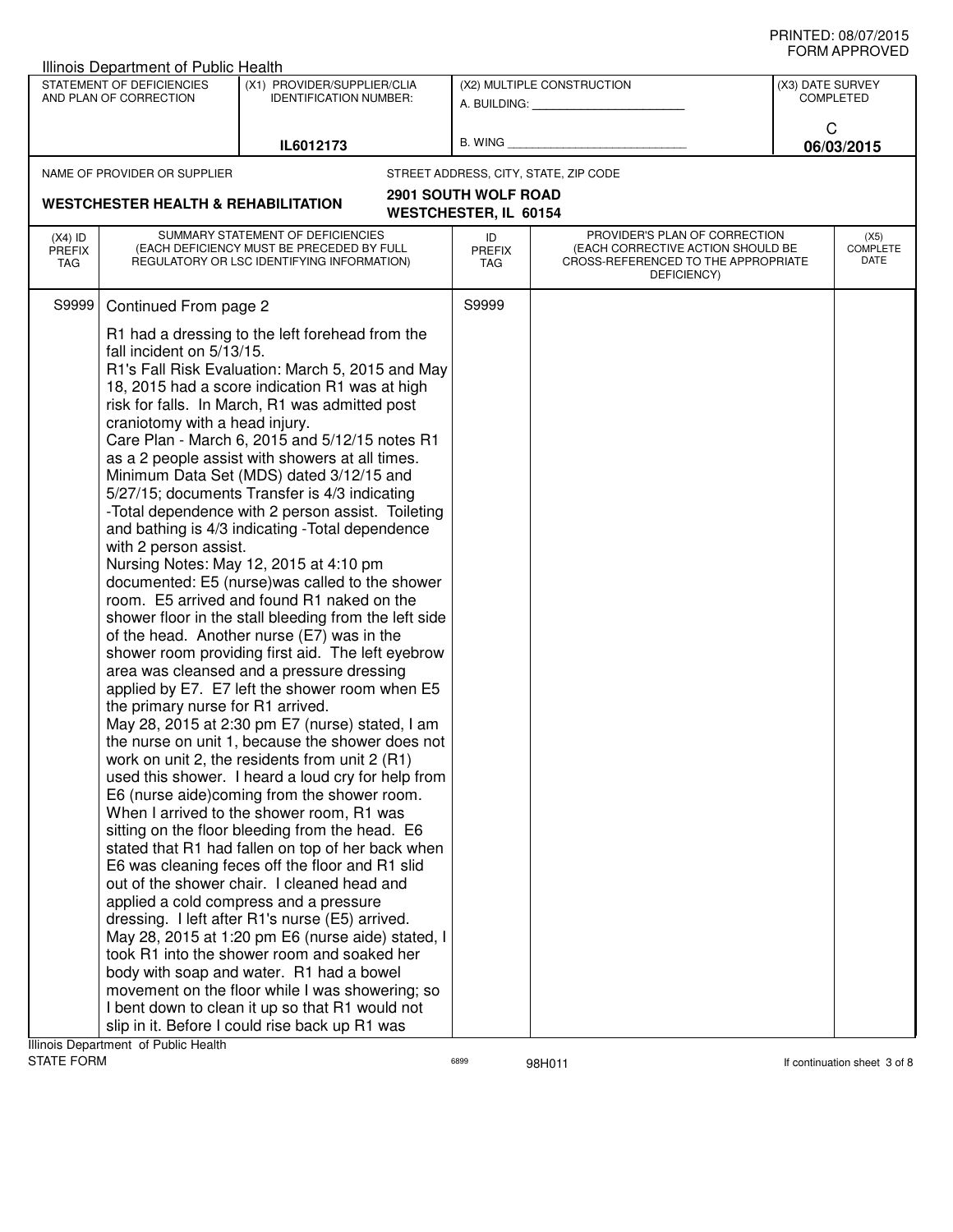|                                   | Illinois Department of Public Health                                |                                                                                                                                                                                                                                                                                                                                                                                                                                                                                                                                                                                                                                                                                                                                                                                                                                                                                                                                                                                                                                                                                                                                                                                                                                                                                                                                                                                                                                                                                                                                                                                                                                                                                                                                                                                                                                                                                                                                                                                   |                              |                                                                                                                          |                  | שם ערו וחשווט                   |
|-----------------------------------|---------------------------------------------------------------------|-----------------------------------------------------------------------------------------------------------------------------------------------------------------------------------------------------------------------------------------------------------------------------------------------------------------------------------------------------------------------------------------------------------------------------------------------------------------------------------------------------------------------------------------------------------------------------------------------------------------------------------------------------------------------------------------------------------------------------------------------------------------------------------------------------------------------------------------------------------------------------------------------------------------------------------------------------------------------------------------------------------------------------------------------------------------------------------------------------------------------------------------------------------------------------------------------------------------------------------------------------------------------------------------------------------------------------------------------------------------------------------------------------------------------------------------------------------------------------------------------------------------------------------------------------------------------------------------------------------------------------------------------------------------------------------------------------------------------------------------------------------------------------------------------------------------------------------------------------------------------------------------------------------------------------------------------------------------------------------|------------------------------|--------------------------------------------------------------------------------------------------------------------------|------------------|---------------------------------|
|                                   | STATEMENT OF DEFICIENCIES<br>AND PLAN OF CORRECTION                 | (X1) PROVIDER/SUPPLIER/CLIA<br><b>IDENTIFICATION NUMBER:</b>                                                                                                                                                                                                                                                                                                                                                                                                                                                                                                                                                                                                                                                                                                                                                                                                                                                                                                                                                                                                                                                                                                                                                                                                                                                                                                                                                                                                                                                                                                                                                                                                                                                                                                                                                                                                                                                                                                                      |                              | (X2) MULTIPLE CONSTRUCTION<br>A. BUILDING: A.                                                                            | (X3) DATE SURVEY | COMPLETED                       |
|                                   |                                                                     | IL6012173                                                                                                                                                                                                                                                                                                                                                                                                                                                                                                                                                                                                                                                                                                                                                                                                                                                                                                                                                                                                                                                                                                                                                                                                                                                                                                                                                                                                                                                                                                                                                                                                                                                                                                                                                                                                                                                                                                                                                                         | B. WING                      |                                                                                                                          | C                | 06/03/2015                      |
|                                   | NAME OF PROVIDER OR SUPPLIER                                        |                                                                                                                                                                                                                                                                                                                                                                                                                                                                                                                                                                                                                                                                                                                                                                                                                                                                                                                                                                                                                                                                                                                                                                                                                                                                                                                                                                                                                                                                                                                                                                                                                                                                                                                                                                                                                                                                                                                                                                                   |                              | STREET ADDRESS, CITY, STATE, ZIP CODE                                                                                    |                  |                                 |
|                                   |                                                                     |                                                                                                                                                                                                                                                                                                                                                                                                                                                                                                                                                                                                                                                                                                                                                                                                                                                                                                                                                                                                                                                                                                                                                                                                                                                                                                                                                                                                                                                                                                                                                                                                                                                                                                                                                                                                                                                                                                                                                                                   | <b>2901 SOUTH WOLF ROAD</b>  |                                                                                                                          |                  |                                 |
|                                   | <b>WESTCHESTER HEALTH &amp; REHABILITATION</b>                      |                                                                                                                                                                                                                                                                                                                                                                                                                                                                                                                                                                                                                                                                                                                                                                                                                                                                                                                                                                                                                                                                                                                                                                                                                                                                                                                                                                                                                                                                                                                                                                                                                                                                                                                                                                                                                                                                                                                                                                                   | <b>WESTCHESTER, IL 60154</b> |                                                                                                                          |                  |                                 |
| $(X4)$ ID<br><b>PREFIX</b><br>TAG |                                                                     | SUMMARY STATEMENT OF DEFICIENCIES<br>(EACH DEFICIENCY MUST BE PRECEDED BY FULL<br>REGULATORY OR LSC IDENTIFYING INFORMATION)                                                                                                                                                                                                                                                                                                                                                                                                                                                                                                                                                                                                                                                                                                                                                                                                                                                                                                                                                                                                                                                                                                                                                                                                                                                                                                                                                                                                                                                                                                                                                                                                                                                                                                                                                                                                                                                      | ID<br><b>PREFIX</b><br>TAG   | PROVIDER'S PLAN OF CORRECTION<br>(EACH CORRECTIVE ACTION SHOULD BE<br>CROSS-REFERENCED TO THE APPROPRIATE<br>DEFICIENCY) |                  | (X5)<br><b>COMPLETE</b><br>DATE |
| S9999                             | Continued From page 3                                               |                                                                                                                                                                                                                                                                                                                                                                                                                                                                                                                                                                                                                                                                                                                                                                                                                                                                                                                                                                                                                                                                                                                                                                                                                                                                                                                                                                                                                                                                                                                                                                                                                                                                                                                                                                                                                                                                                                                                                                                   | S9999                        |                                                                                                                          |                  |                                 |
|                                   | clean R1 up.<br>evaluation.<br>Illinois Department of Public Health | sliding out of the shower chair and fell on top of<br>me. R1 hit head on the rail in the shower. E6 was<br>asked if she knew R1 was a two person assist in<br>bath. E6 stated her colleagues had their own<br>residents to take care of. E6 was asked if a<br>communication book is available to tell how<br>residents are transferred or cared for. E6<br>responded we do not have any book or anything<br>to tell us about the resident. E6 stated this was<br>her first time showering R1. I did not know R1<br>was a two person assist. I feel very bad that I<br>hurt R1, I like R1's family and was just trying to<br>May 28, 2015 at 2:16 pm E5 stated, while passing<br>medications on unit 2; I was called to unit 1 for an<br>emergency. I went to unit 1 shower room, R1 had<br>fallen the shower. Another nurse E7 had given<br>first aid to (R1). I took over the treatment; E5<br>was still with me in the shower. R1 was sitting on<br>the floor naked and very soapy. R1's head was<br>hit on the safety bar when R1 fell out of the<br>shower chair. R1 was assisted to the wheel chair<br>by 4 staff; because R1 was very slippery from<br>being soaped up in the shower. E5 was asked if<br>E6 was made aware of R1 's two person assist<br>when bathing/transferring. E5 stated we usually<br>bath R1 in the bed because R1 moves so much.<br>R1 was assessed, physician and family made<br>aware of the incident and injury. Physician<br>requested that R1 be sent to the local hospital for<br>June 3, 2015 at 12:02 pm, Z1 (Primary Physician)<br>stated I am very shocked regarding R1's<br>injuries/incident falls. R1 is very high risk for falls;<br>R1 came to us a couple months ago with a<br>helmet on head from a previous craniotomy. R1<br>has to wear the helmet all the time. " Due to R1's<br>weight and weakness, R1 is too weak and the<br>staff needs to be more attentive and assist more<br>frequently when needed. R1 needs to always |                              |                                                                                                                          |                  |                                 |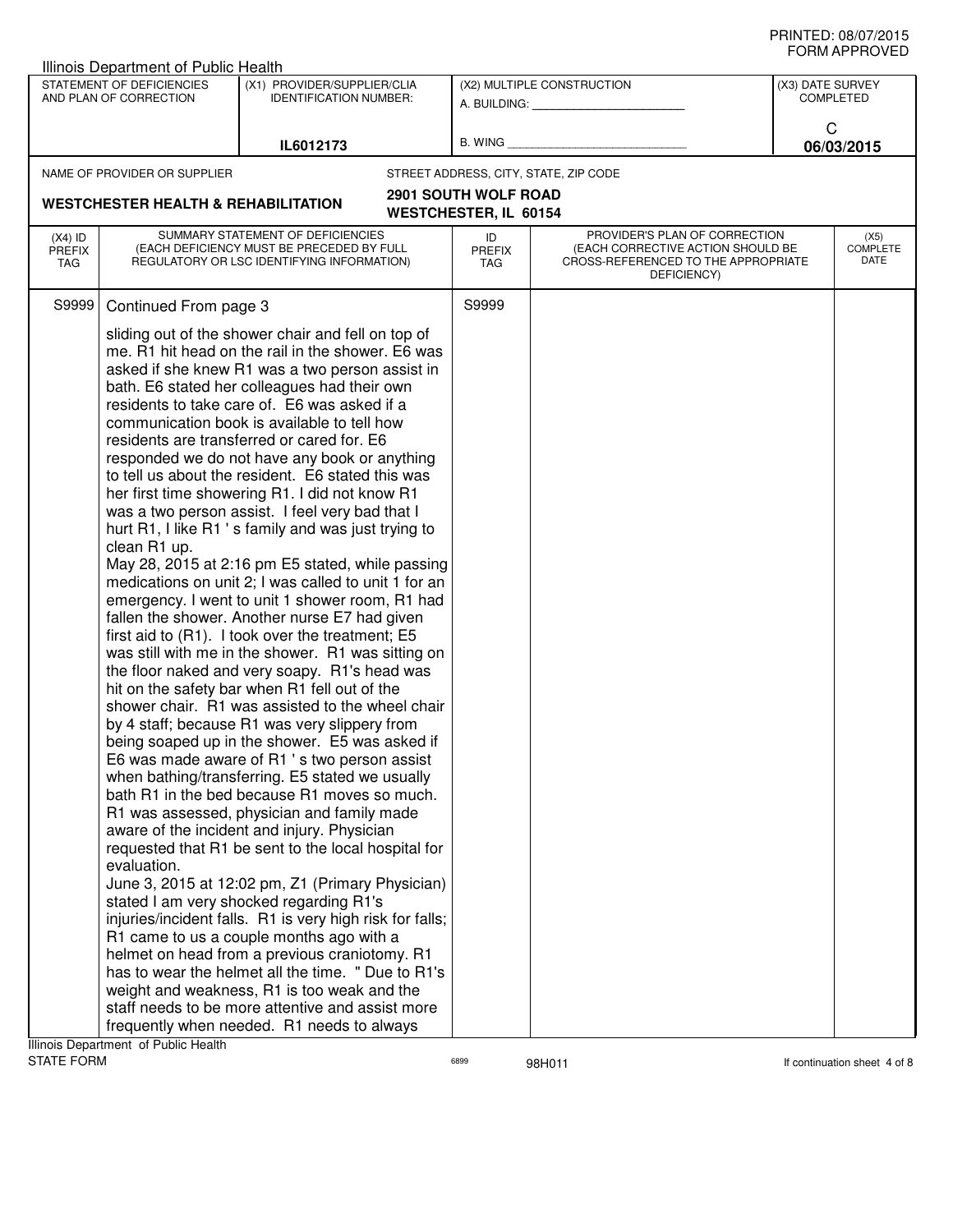| STATEMENT OF DEFICIENCIES<br>(X1) PROVIDER/SUPPLIER/CLIA<br>(X2) MULTIPLE CONSTRUCTION<br>(X3) DATE SURVEY<br>AND PLAN OF CORRECTION<br><b>IDENTIFICATION NUMBER:</b><br><b>COMPLETED</b><br>A. BUILDING: A.<br>C<br>B. WING<br>IL6012173<br>06/03/2015<br>STREET ADDRESS, CITY, STATE, ZIP CODE<br>NAME OF PROVIDER OR SUPPLIER<br><b>2901 SOUTH WOLF ROAD</b><br><b>WESTCHESTER HEALTH &amp; REHABILITATION</b><br><b>WESTCHESTER, IL 60154</b><br>SUMMARY STATEMENT OF DEFICIENCIES<br>PROVIDER'S PLAN OF CORRECTION<br>(X5)<br>$(X4)$ ID<br>ID<br>(EACH DEFICIENCY MUST BE PRECEDED BY FULL<br>(EACH CORRECTIVE ACTION SHOULD BE<br><b>PREFIX</b><br><b>PREFIX</b><br>DATE<br>REGULATORY OR LSC IDENTIFYING INFORMATION)<br>CROSS-REFERENCED TO THE APPROPRIATE<br>TAG<br>TAG<br>DEFICIENCY)<br>S9999<br>Continued From page 4<br>S9999<br>have two people to help with bathing/transfer. " I<br>was made aware of the injury when it happened; I<br>ordered the patient be sent out chair while being<br>to the hospital right away.<br>Incident/Accident Report: May 12, 2015 at 4:10<br>pm, R1 in shower stall on floor with gash on left<br>eyebrow, abrasion to left eyebrow.<br>Incident Reporting to Public Health: Initial and<br>Final documents dated 5/13 and 5/18/15; R1<br>propelled self out of shower chair. Hit head on<br>floor causing lacerations. Resident sent to<br>hospital and returned with three sutures.<br>Hospital Emergency Room Records dated May<br>12, 2015 documented the following: Impression-<br>87 years old with head injury and laceration to the<br>forehead from a fall in the shower at nursing<br>home. Computerized Tomography (CT) scan was<br>performed without intravenous contrast. R1 had a<br>subdural hematoma from a previous surgical<br>procedure (craniotomy) in March 2015. An acute<br>infarction may not be apparent on CT for up to<br>24-48 hours. No fracture of the spine is<br>indicated. Three sutures applied to the left<br>forehead.<br>2. May 27, 2015 at 11:10 am, R3 was in the<br>dining room sitting in wheel chair. R3's left upper<br>lip was very swollen, under the nose the entire<br>bottom part of face is swollen with discoloration of<br>redness.<br>Incident Report May 25, 2015 at 6:10 pm<br>indicated, R3 was noted sitting on floor in front of<br>bathroom door, bleeding from mouth and bridge<br>of the nose.<br>Nurse Notes May 25, 2015 at 10:00 am, R3 noted<br>with swollen lip bruising under the left eye and<br>redness to bridge of the nose status post fall at | Illinois Department of Public Health |  |  | ᅴᄖᄞᇊᆝᆝᇅ៴ᄂ |
|-------------------------------------------------------------------------------------------------------------------------------------------------------------------------------------------------------------------------------------------------------------------------------------------------------------------------------------------------------------------------------------------------------------------------------------------------------------------------------------------------------------------------------------------------------------------------------------------------------------------------------------------------------------------------------------------------------------------------------------------------------------------------------------------------------------------------------------------------------------------------------------------------------------------------------------------------------------------------------------------------------------------------------------------------------------------------------------------------------------------------------------------------------------------------------------------------------------------------------------------------------------------------------------------------------------------------------------------------------------------------------------------------------------------------------------------------------------------------------------------------------------------------------------------------------------------------------------------------------------------------------------------------------------------------------------------------------------------------------------------------------------------------------------------------------------------------------------------------------------------------------------------------------------------------------------------------------------------------------------------------------------------------------------------------------------------------------------------------------------------------------------------------------------------------------------------------------------------------------------------------------------------------------------------------------------------------------------------------------------------------------------------------------------------------------------------------------------------------------------------------------------------------------------------------------------------------|--------------------------------------|--|--|-----------|
|                                                                                                                                                                                                                                                                                                                                                                                                                                                                                                                                                                                                                                                                                                                                                                                                                                                                                                                                                                                                                                                                                                                                                                                                                                                                                                                                                                                                                                                                                                                                                                                                                                                                                                                                                                                                                                                                                                                                                                                                                                                                                                                                                                                                                                                                                                                                                                                                                                                                                                                                                                         |                                      |  |  |           |
|                                                                                                                                                                                                                                                                                                                                                                                                                                                                                                                                                                                                                                                                                                                                                                                                                                                                                                                                                                                                                                                                                                                                                                                                                                                                                                                                                                                                                                                                                                                                                                                                                                                                                                                                                                                                                                                                                                                                                                                                                                                                                                                                                                                                                                                                                                                                                                                                                                                                                                                                                                         |                                      |  |  |           |
|                                                                                                                                                                                                                                                                                                                                                                                                                                                                                                                                                                                                                                                                                                                                                                                                                                                                                                                                                                                                                                                                                                                                                                                                                                                                                                                                                                                                                                                                                                                                                                                                                                                                                                                                                                                                                                                                                                                                                                                                                                                                                                                                                                                                                                                                                                                                                                                                                                                                                                                                                                         |                                      |  |  |           |
|                                                                                                                                                                                                                                                                                                                                                                                                                                                                                                                                                                                                                                                                                                                                                                                                                                                                                                                                                                                                                                                                                                                                                                                                                                                                                                                                                                                                                                                                                                                                                                                                                                                                                                                                                                                                                                                                                                                                                                                                                                                                                                                                                                                                                                                                                                                                                                                                                                                                                                                                                                         |                                      |  |  |           |
|                                                                                                                                                                                                                                                                                                                                                                                                                                                                                                                                                                                                                                                                                                                                                                                                                                                                                                                                                                                                                                                                                                                                                                                                                                                                                                                                                                                                                                                                                                                                                                                                                                                                                                                                                                                                                                                                                                                                                                                                                                                                                                                                                                                                                                                                                                                                                                                                                                                                                                                                                                         |                                      |  |  |           |
|                                                                                                                                                                                                                                                                                                                                                                                                                                                                                                                                                                                                                                                                                                                                                                                                                                                                                                                                                                                                                                                                                                                                                                                                                                                                                                                                                                                                                                                                                                                                                                                                                                                                                                                                                                                                                                                                                                                                                                                                                                                                                                                                                                                                                                                                                                                                                                                                                                                                                                                                                                         |                                      |  |  | COMPLETE  |
|                                                                                                                                                                                                                                                                                                                                                                                                                                                                                                                                                                                                                                                                                                                                                                                                                                                                                                                                                                                                                                                                                                                                                                                                                                                                                                                                                                                                                                                                                                                                                                                                                                                                                                                                                                                                                                                                                                                                                                                                                                                                                                                                                                                                                                                                                                                                                                                                                                                                                                                                                                         |                                      |  |  |           |
| $6:00$ am.<br>The fall Investigation Report: Notes nurse was<br>making rounds at 5:45 am and found residents<br>sitting on floor bleeding, fall was un-witnessed.<br>Illinois Department of Public Health                                                                                                                                                                                                                                                                                                                                                                                                                                                                                                                                                                                                                                                                                                                                                                                                                                                                                                                                                                                                                                                                                                                                                                                                                                                                                                                                                                                                                                                                                                                                                                                                                                                                                                                                                                                                                                                                                                                                                                                                                                                                                                                                                                                                                                                                                                                                                               |                                      |  |  |           |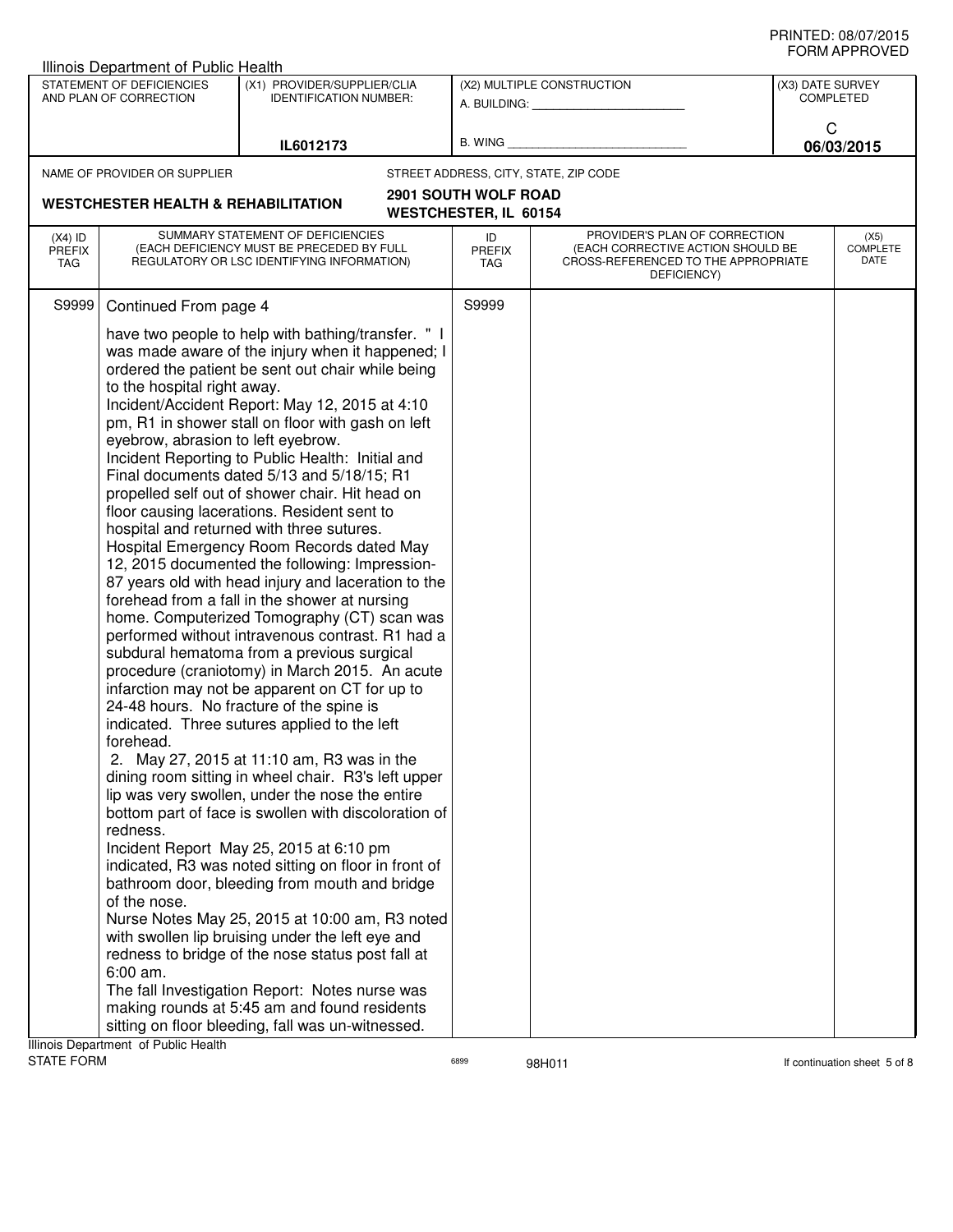| <b>Illinois Department of Public Health</b>                                                                                                                                           |                                                                                                                                                                                                                                                                                                                                                                                                                                                                                                                                                                                                                                                                                                                                                                                                                                                                                                                                                                                                                                                                                                                                                                                                                                                                                                                                                                                                                                                                                                                                                                                                                                        |                              |                                                                                                                          |                  |                                 |
|---------------------------------------------------------------------------------------------------------------------------------------------------------------------------------------|----------------------------------------------------------------------------------------------------------------------------------------------------------------------------------------------------------------------------------------------------------------------------------------------------------------------------------------------------------------------------------------------------------------------------------------------------------------------------------------------------------------------------------------------------------------------------------------------------------------------------------------------------------------------------------------------------------------------------------------------------------------------------------------------------------------------------------------------------------------------------------------------------------------------------------------------------------------------------------------------------------------------------------------------------------------------------------------------------------------------------------------------------------------------------------------------------------------------------------------------------------------------------------------------------------------------------------------------------------------------------------------------------------------------------------------------------------------------------------------------------------------------------------------------------------------------------------------------------------------------------------------|------------------------------|--------------------------------------------------------------------------------------------------------------------------|------------------|---------------------------------|
| STATEMENT OF DEFICIENCIES<br>AND PLAN OF CORRECTION                                                                                                                                   | (X1) PROVIDER/SUPPLIER/CLIA<br><b>IDENTIFICATION NUMBER:</b>                                                                                                                                                                                                                                                                                                                                                                                                                                                                                                                                                                                                                                                                                                                                                                                                                                                                                                                                                                                                                                                                                                                                                                                                                                                                                                                                                                                                                                                                                                                                                                           |                              | (X2) MULTIPLE CONSTRUCTION<br>A. BUILDING: A. BUILDING:                                                                  | (X3) DATE SURVEY | <b>COMPLETED</b>                |
|                                                                                                                                                                                       | IL6012173                                                                                                                                                                                                                                                                                                                                                                                                                                                                                                                                                                                                                                                                                                                                                                                                                                                                                                                                                                                                                                                                                                                                                                                                                                                                                                                                                                                                                                                                                                                                                                                                                              | B. WING                      |                                                                                                                          | C                | 06/03/2015                      |
| NAME OF PROVIDER OR SUPPLIER                                                                                                                                                          |                                                                                                                                                                                                                                                                                                                                                                                                                                                                                                                                                                                                                                                                                                                                                                                                                                                                                                                                                                                                                                                                                                                                                                                                                                                                                                                                                                                                                                                                                                                                                                                                                                        |                              | STREET ADDRESS, CITY, STATE, ZIP CODE                                                                                    |                  |                                 |
| <b>WESTCHESTER HEALTH &amp; REHABILITATION</b>                                                                                                                                        |                                                                                                                                                                                                                                                                                                                                                                                                                                                                                                                                                                                                                                                                                                                                                                                                                                                                                                                                                                                                                                                                                                                                                                                                                                                                                                                                                                                                                                                                                                                                                                                                                                        | <b>2901 SOUTH WOLF ROAD</b>  |                                                                                                                          |                  |                                 |
|                                                                                                                                                                                       |                                                                                                                                                                                                                                                                                                                                                                                                                                                                                                                                                                                                                                                                                                                                                                                                                                                                                                                                                                                                                                                                                                                                                                                                                                                                                                                                                                                                                                                                                                                                                                                                                                        | <b>WESTCHESTER, IL 60154</b> |                                                                                                                          |                  |                                 |
| $(X4)$ ID<br><b>PREFIX</b><br>TAG                                                                                                                                                     | SUMMARY STATEMENT OF DEFICIENCIES<br>(EACH DEFICIENCY MUST BE PRECEDED BY FULL<br>REGULATORY OR LSC IDENTIFYING INFORMATION)                                                                                                                                                                                                                                                                                                                                                                                                                                                                                                                                                                                                                                                                                                                                                                                                                                                                                                                                                                                                                                                                                                                                                                                                                                                                                                                                                                                                                                                                                                           | ID<br><b>PREFIX</b><br>TAG   | PROVIDER'S PLAN OF CORRECTION<br>(EACH CORRECTIVE ACTION SHOULD BE<br>CROSS-REFERENCED TO THE APPROPRIATE<br>DEFICIENCY) |                  | (X5)<br><b>COMPLETE</b><br>DATE |
| S9999<br>Continued From page 5                                                                                                                                                        |                                                                                                                                                                                                                                                                                                                                                                                                                                                                                                                                                                                                                                                                                                                                                                                                                                                                                                                                                                                                                                                                                                                                                                                                                                                                                                                                                                                                                                                                                                                                                                                                                                        | S9999                        |                                                                                                                          |                  |                                 |
| and chair alarm to be applied.<br>nose.<br>alarm applied to bed.<br>noted.<br>for 11/26/2014 from any shifts.<br>aware of the incident.<br>R3 be sent to local hospital.<br>fracture. | Care Plan- Falls: R3 has history of falls, balance<br>problem with standing, decreased muscle<br>coordination, seizures and osteoporosis. Bed<br>SBAR Communication Form: Status Post Fall,<br>resident noted with swollen lip, bruising under the<br>left eye and redness across the bridge of the<br>Interdisciplinary Post Fall Review: Resident<br>stated she was going to washroom, noted in<br>sitting position in bathroom doorway. Bleeding<br>noted from mouth and bridge of nose is red. Bed<br>Another incident Report dated November 26,<br>2014 documented: R3 observed in sitting position<br>in bath area, resident got up to go to the<br>bathroom to get dressed. No apparent injuries<br>Nursing Notes: No documentation on the incident<br>Nursing Notes 11/27/14 10- 6 shift (not indicated<br>if am or pm); resident aroused for signs and<br>symptoms of discomfort. No pain rating was<br>documented, no other information documented.<br>Nursing Notes 11/28/2014, 10-6 shift (not<br>indicated if am or pm) resident observed sleeping<br>in bed, complaining of pain in right knee area.<br>Tylenol 650 mg. was given. X-ray negative for<br>fracture. Faxed to Z1 (physician), family made<br>Nursing Notes 11/28/14 at 10:10 am, Z1 called<br>regarding swelling and pain to knee. Z1 ordered<br>Nursing Notes 11/28/2014 at 2:30 pm, facility<br>received call from local hospital that R3 was<br>admitted to the hospital for a leg pain and hip<br>Incident reporting to Public Health: Initial Report<br>-November 28, 2014, Resident attempted to self<br>transfer from bed. Final Report December 3, |                              |                                                                                                                          |                  |                                 |
| Illinois Department of Public Health                                                                                                                                                  |                                                                                                                                                                                                                                                                                                                                                                                                                                                                                                                                                                                                                                                                                                                                                                                                                                                                                                                                                                                                                                                                                                                                                                                                                                                                                                                                                                                                                                                                                                                                                                                                                                        |                              |                                                                                                                          |                  |                                 |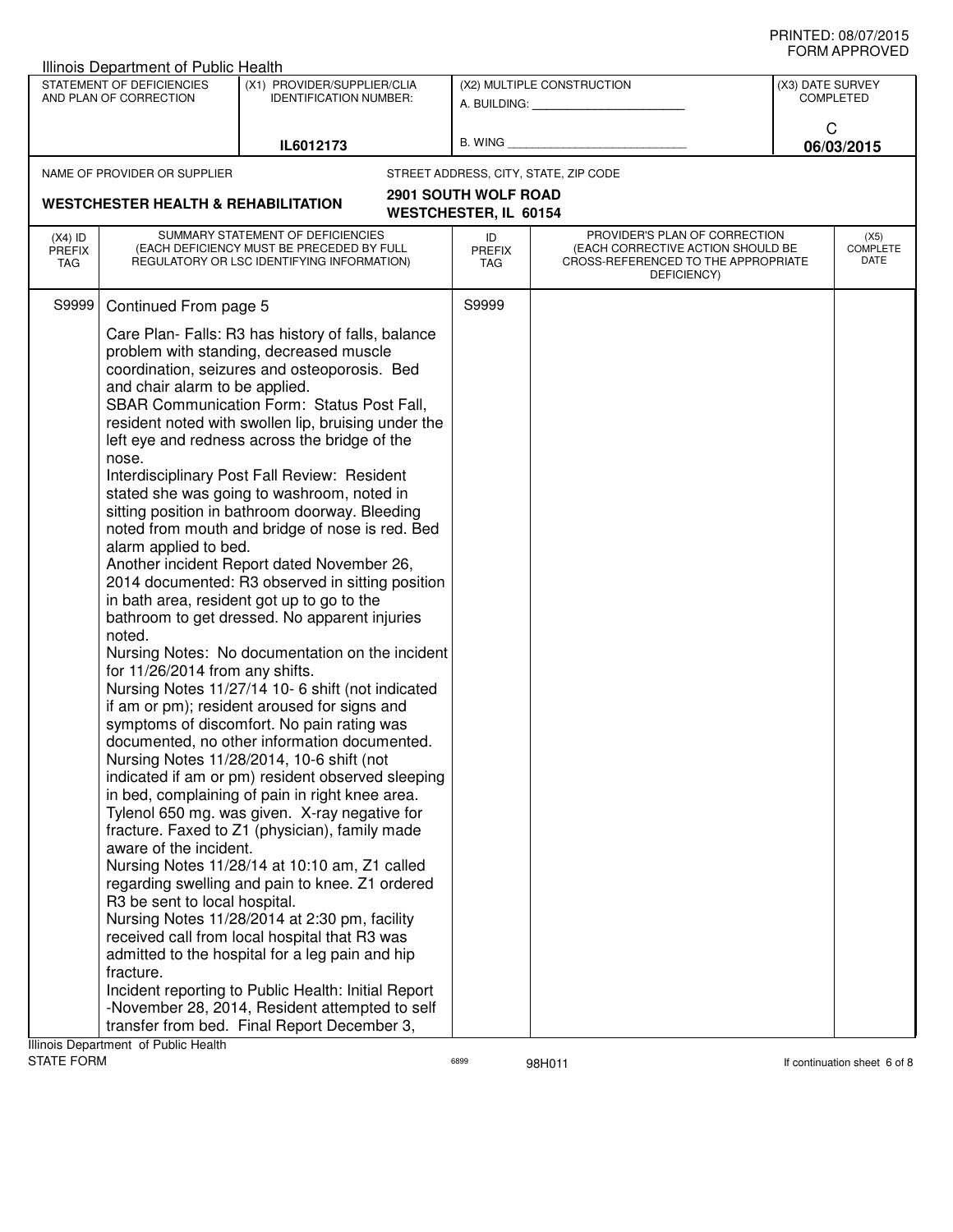| Illinois Department of Public Health |                                                                                                                                                                                        |                                                                                                                                                                                                                                                                                                                                                                                                                                                                                                                                                                                                                                                                                                                                                                                                                                                                                                                                                                                                                                                                                                                                                                                                                                                                                                                                                                                                                                                                                                                                                                                                                                                                                                                            |                                                             |                                                                                                                          |                                      | ᅴᄖᄞᇊᆝᆝᇅ៴ᄂ                       |
|--------------------------------------|----------------------------------------------------------------------------------------------------------------------------------------------------------------------------------------|----------------------------------------------------------------------------------------------------------------------------------------------------------------------------------------------------------------------------------------------------------------------------------------------------------------------------------------------------------------------------------------------------------------------------------------------------------------------------------------------------------------------------------------------------------------------------------------------------------------------------------------------------------------------------------------------------------------------------------------------------------------------------------------------------------------------------------------------------------------------------------------------------------------------------------------------------------------------------------------------------------------------------------------------------------------------------------------------------------------------------------------------------------------------------------------------------------------------------------------------------------------------------------------------------------------------------------------------------------------------------------------------------------------------------------------------------------------------------------------------------------------------------------------------------------------------------------------------------------------------------------------------------------------------------------------------------------------------------|-------------------------------------------------------------|--------------------------------------------------------------------------------------------------------------------------|--------------------------------------|---------------------------------|
|                                      | STATEMENT OF DEFICIENCIES<br>AND PLAN OF CORRECTION                                                                                                                                    | (X1) PROVIDER/SUPPLIER/CLIA<br><b>IDENTIFICATION NUMBER:</b>                                                                                                                                                                                                                                                                                                                                                                                                                                                                                                                                                                                                                                                                                                                                                                                                                                                                                                                                                                                                                                                                                                                                                                                                                                                                                                                                                                                                                                                                                                                                                                                                                                                               |                                                             | (X2) MULTIPLE CONSTRUCTION<br>A. BUILDING: A. BUILDING:                                                                  | (X3) DATE SURVEY<br><b>COMPLETED</b> |                                 |
|                                      |                                                                                                                                                                                        | IL6012173                                                                                                                                                                                                                                                                                                                                                                                                                                                                                                                                                                                                                                                                                                                                                                                                                                                                                                                                                                                                                                                                                                                                                                                                                                                                                                                                                                                                                                                                                                                                                                                                                                                                                                                  | B. WING                                                     |                                                                                                                          | C                                    | 06/03/2015                      |
|                                      | NAME OF PROVIDER OR SUPPLIER                                                                                                                                                           |                                                                                                                                                                                                                                                                                                                                                                                                                                                                                                                                                                                                                                                                                                                                                                                                                                                                                                                                                                                                                                                                                                                                                                                                                                                                                                                                                                                                                                                                                                                                                                                                                                                                                                                            |                                                             | STREET ADDRESS, CITY, STATE, ZIP CODE                                                                                    |                                      |                                 |
|                                      | <b>WESTCHESTER HEALTH &amp; REHABILITATION</b>                                                                                                                                         |                                                                                                                                                                                                                                                                                                                                                                                                                                                                                                                                                                                                                                                                                                                                                                                                                                                                                                                                                                                                                                                                                                                                                                                                                                                                                                                                                                                                                                                                                                                                                                                                                                                                                                                            | <b>2901 SOUTH WOLF ROAD</b><br><b>WESTCHESTER, IL 60154</b> |                                                                                                                          |                                      |                                 |
| $(X4)$ ID<br><b>PREFIX</b><br>TAG    |                                                                                                                                                                                        | SUMMARY STATEMENT OF DEFICIENCIES<br>(EACH DEFICIENCY MUST BE PRECEDED BY FULL<br>REGULATORY OR LSC IDENTIFYING INFORMATION)                                                                                                                                                                                                                                                                                                                                                                                                                                                                                                                                                                                                                                                                                                                                                                                                                                                                                                                                                                                                                                                                                                                                                                                                                                                                                                                                                                                                                                                                                                                                                                                               | ID<br><b>PREFIX</b><br>TAG                                  | PROVIDER'S PLAN OF CORRECTION<br>(EACH CORRECTIVE ACTION SHOULD BE<br>CROSS-REFERENCED TO THE APPROPRIATE<br>DEFICIENCY) |                                      | (X5)<br><b>COMPLETE</b><br>DATE |
| S9999                                | Continued From page 6                                                                                                                                                                  |                                                                                                                                                                                                                                                                                                                                                                                                                                                                                                                                                                                                                                                                                                                                                                                                                                                                                                                                                                                                                                                                                                                                                                                                                                                                                                                                                                                                                                                                                                                                                                                                                                                                                                                            | S9999                                                       |                                                                                                                          |                                      |                                 |
|                                      | bed.<br>bathroom floor, resident got out of bed<br>pad alarm to bed.<br>High Risk for fall.<br>2= One person physical assist.<br>related to the fall.<br>facility on December 4, 2014. | 2014, Resident attempted to self transfer from<br>Interdisciplinary Post Fall Review: November 26,<br>2014- R3 was observed in sitting position on<br>unassisted. Tab alarm for bed and chair. Place<br>Fall Risk Evaluation: November 2014 = 17 - May<br>$2015 = 18$ . Total score of 10 or above represents<br>Fall Care Plan - R3's care plan was not updated<br>since 3/13/15, R3 had another fall on 5/25/15. E1<br>(Administrator) and E2 (Acting Director of<br>Nursing) was asked for the policy and procedures<br>of updating care plans after an incident. E1 and<br>E2 stated the facility has no such policy.<br>Minimum Data Set (MDS) Assessment dated<br>$3/20/14$ and $5/29/15$ , R3 was scored as a 3=<br>Extensive assistance in self performance and a<br>R3's hospital record for the admission 11/28/2014<br>documented: 88 years old with multiple medical<br>problems including dementia for evaluation of<br>femur fracture after a fall in nursing home. Plain<br>films femur fracture with distal femoral shaft.<br>Resident is unable to relate any information<br>12/02/14- Underwent a surgical procedure -<br>Percutaneous repair of right distal femur fracture.<br>R3 was discharged from the hospital back to the<br>June 3, 2015 at 12:05 pm, Z1 (Physician) stated it<br>was shocking to hear about the fall on 12/4/14.<br>R3 is very dementia and requires that the staff<br>watch her more closely and frequently address<br>her needs. Z1 stated R3 needs more supervision<br>because of the age, weakness and dementia. I<br>was made aware of the fracture of the femur. Z1<br>was asked if resident is able to get up and go to<br>the bathroom by self. Z1 stated no, R3 is too |                                                             |                                                                                                                          |                                      |                                 |

Illinois Department of Public Health<br>STATE FORM

assets the state of the STATE of the STATE of the STATE of the STATE of the STATE of the STATE of the STATE of the STATE of the STATE of the STATE of the STATE of the STATE of the STATE of the STATE of the STATE of the STA